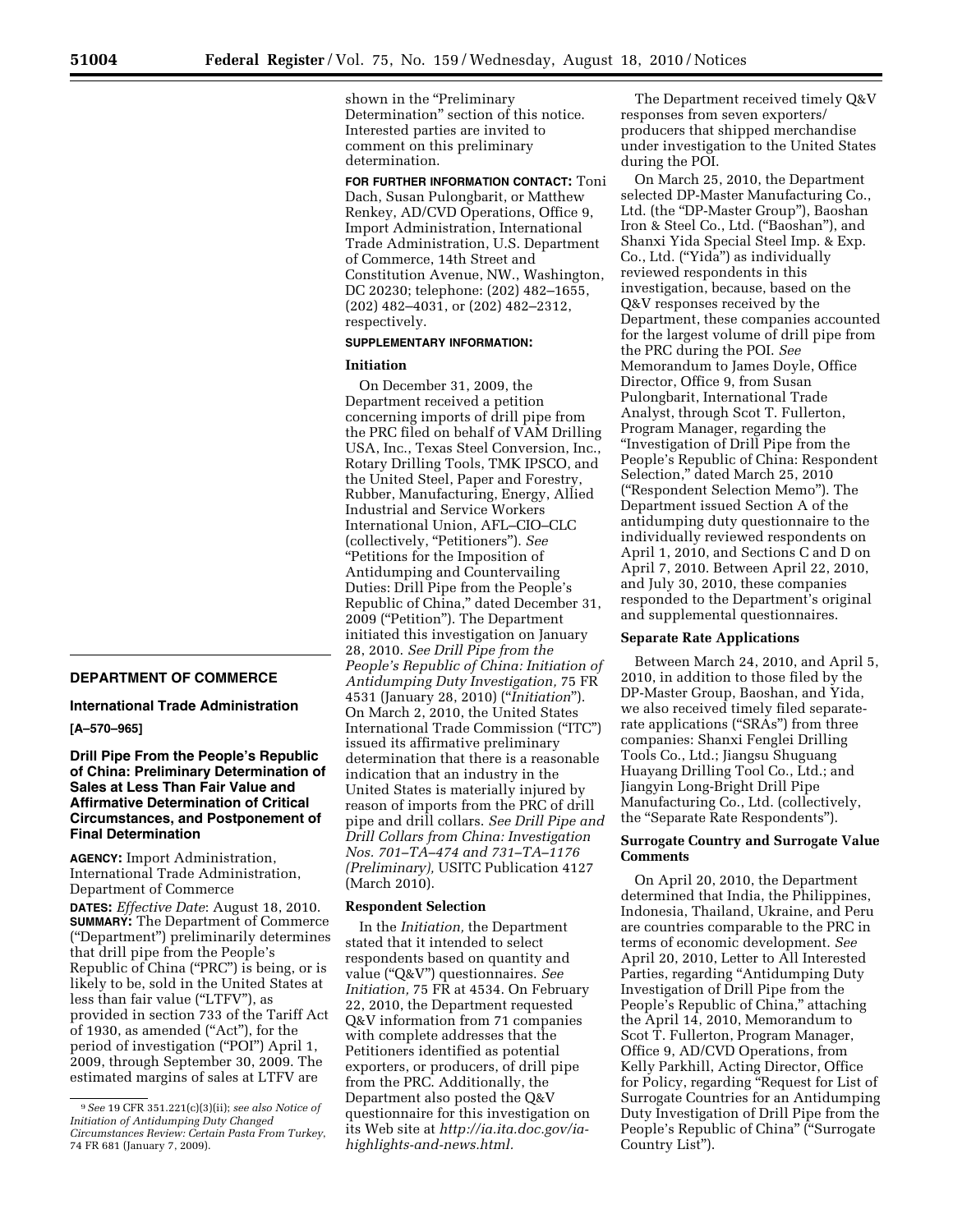On May 5, 2010, Baoshan submitted surrogate country comments. No other interested parties commented on the selection of a surrogate country. For a detailed discussion of the selection of the surrogate country, *see* ''Surrogate Country'' section below.

Based on requests from the interested parties, the Department twice extended the deadline for interested parties to submit surrogate value information for consideration for the preliminary determination. Surrogate value comments were due no later than June 11, 2010, with rebuttals due on June 21, 2010. Between June 11, 2010, and June 30, 2010, interested parties submitted surrogate value comments and rebuttal comments.

## **Postponement of Preliminary Determination**

Pursuant to section 733(c) of the Act and 19 CFR 351.205(f)(1), the Department extended the preliminary determination by 50 days. The Department published a postponement of the preliminary determination on June 3, 2010. *See Drill Pipe from the People's Republic of China: Postponement of Preliminary Determination of Antidumping Duty Investigation,* 75 FR 31425 (June 3, 2010).

As explained in the memorandum from the Deputy Assistant Secretary for Import Administration, the Department exercised its discretion to toll deadlines for the duration of the closure of the Federal Government from February 5, through February 12, 2010. Thus, all deadlines in this segment of the proceeding were extended by seven days. The revised deadline for the preliminary determination of this investigation is now August 5, 2010. *See*  Memorandum to the Record regarding ''Tolling of Administrative Deadlines As a Result of the Government Closure During the Recent Snowstorm,'' dated February 12, 2010.

### **Postponement of Final Determination**

Section 735(a)(2) of the Act provides that a final determination may be postponed until not later than 135 days after the date of the publication of the preliminary determination if, in the event of an affirmative preliminary determination, a request for such postponement is made by exporters, who account for a significant proportion of exports of the subject merchandise, or in the event of a negative preliminary determination, a request for such postponement is made by the petitioner. The Department's regulations, at 19 CFR 351.210(e)(2), require that requests by respondents for postponement of a final

determination be accompanied by a request for extension of provisional measures from a four-month period to not more than six months.

On June 17, 2010, and on July 7, 2010, Yida and the DP-Master Group, respectively, requested that in the event of an affirmative preliminary determination in this investigation, the Department postpone its final determination by 60 days. At the same time, Yida and the DP-Master Group requested that the Department extend the application of the provisional measures prescribed under section 733(d) of the Act and 19 CFR 351.210(e)(2), from a four-month period to a six-month period. In accordance with section 735(a)(2) of the Act and 19 CFR 351.210(b)(2), because (1) our preliminary determination is affirmative, (2) the requesting exporters account for a significant proportion of exports of the subject merchandise, and (3) no compelling reasons for denial exist, we are granting this request and are postponing the final determination until no later than 135 days after the publication of this notice in the **Federal Register**. Suspension of liquidation will be extended accordingly. We note that Yida's request is not applicable as it received a zero margin in this preliminary determination.

## **Period of Investigation**

The POI is April 1, 2009, through September 30, 2009. *See* 19 CFR 351.204(b)(1).

#### **Scope of Investigation**

The products covered by the investigation are steel drill pipe, and steel drill collars, whether or not conforming to American Petroleum Institute (''API'') or non-API specifications, whether finished or unfinished (including green tubes suitable for drill pipe), without regard to the specific chemistry of the steel (*i.e.,*  carbon, stainless steel, or other alloy steel), and without regard to length or outer diameter. The scope does not include tool joints not attached to the drill pipe, nor does it include unfinished tubes for casing or tubing covered by any other antidumping or countervailing duty order.

The subject products are currently classified in the following Harmonized Tariff Schedule of the United States (''HTSUS'') categories: 7304.22.0030, 7304.22.0045, 7304.22.0060, 7304.23.3000, 7304.23.6030, 7304.23.6045, 7304.23.6060, 8431.43.8040 and may also enter under 8431.43.8060, 8431.43.4000, 7304.39.0028, 7304.39.0032, 7304.39.0036, 7304.39.0040,

7304.39.0044, 7304.39.0048, 7304.39.0052, 7304.39.0056, 7304.49.0015, 7304.49.0060, 7304.59.8020, 7304.59.8025, 7304.59.8030, 7304.59.8035, 7304.59.8040, 7304.59.8045, 7304.59.8050, and 7304.59.8055.1

While HTSUS subheadings are provided for convenience and U.S. Customs and Border Protection (''CBP'') purposes, the written description of the scope of the investigation is dispositive.

#### **Scope Comments**

In accordance with the preamble to our regulations, we set aside a period of time for parties to raise issues regarding product coverage and encouraged all parties to submit comments within 20 calendar days of publication of the *Initiation. See Antidumping Duties; Countervailing Duties; Final Rule,* 62 FR 27296, 27323 (May 19, 1997); *see also Initiation,* 75 FR at 4532.

On February 12, 2010, the DP-Master Group, along with Downhole Pipe & Equipment, L.P. (''Downhole''), and Command Energy Services International, Ltd. ("Command"), who are U.S. importers of drill pipe from the PRC, filed comments concerning the scope of the antidumping and concurrent countervailing duty investigations. Petitioners also filed scope comments on February 12, 2010. The DP-Master Group, Downhole, and Command submitted rebuttal comments on February 22, 2010. In their submissions, the DP-Master Group, Downhole, and Command requested that the Department amend the scope of these investigations to exclude green tubes, arguing that there is significant overlap between the green tubes that would be used for drill pipe and those that would be used for casing and tubing covered under the scope of the existing antidumping and countervailing duty orders on oil country tubular goods (''OCTGs'') from the PRC. Therefore, they contend that all green tubes are subject to the AD and CVD orders on OCTGs from China. *See Certain Oil Country Tubular Goods From the People's Republic of China: Amended Final Determination of Sales at Less Than Fair Value and Antidumping Duty Order,* 75 FR 28551 (May 21, 2010); and *Certain Oil Country Tubular Goods From the People's Republic of China: Amended Final Affirmative Countervailing Duty Determination and Countervailing Duty Order,* 75 FR 3203 (January 20, 2010).

<sup>1</sup>Prior to February 2, 2007, these imports entered under different tariff classifications, including HTSUS 7304.21.3000, 7304.21.6030, 7304.21.6045, and 7304.21.6060.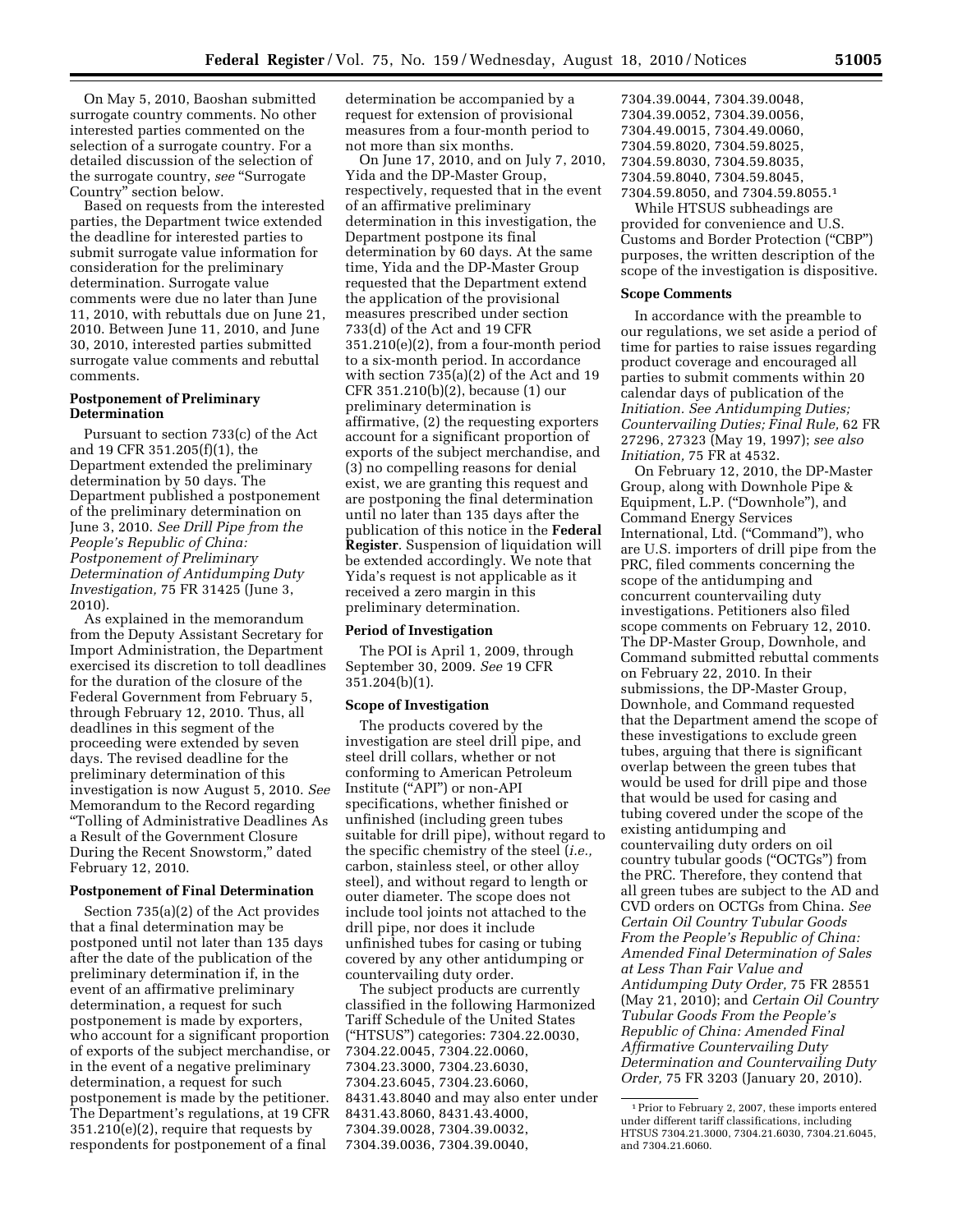Petitioners concede that there is some overlap between green tubes that would be used for drill pipe and those that would be used for casing and tubing covered under the orders on OCTGs from the PRC, but argue that this overlap is minimal. Petitioners state that there are physical and chemical differences between green tube for drill pipe and green tube for OCTG casing and tubing, but these physical characteristics should not be used to distinguish the merchandise due to the risk of circumvention of the orders. They further argue that CBP would be able to determine the intended use of the products by the importer, as only a few companies in the U.S. process green tubes into drill pipe.

Given the comments submitted by parties, the Department has concerns regarding the imprecision of the definition of ''green tubes suitable for drill pipe'' currently contained in the scope of the antidumping and concurrent countervailing duty investigations, and how to distinguish upon entry into the United States green tube for drill pipe from green tube covered under the orders on OCTGs from the PRC. At this time, the Department will continue to include ''green tubes suitable for drill pipe'' in the antidumping and concurrent countervailing duty investigations. However, subsequent to these preliminary results, the Department will request additional information regarding characteristics distinguishing green tube for drill pipe from green tube for casing and tubing covered under the orders on OCTGs from the PRC.2 Unless specific characteristics are provided which distinguish between green tube for drill pipe and green tube for casing and tubing, all green tubes (other than green tube drill collars) will be removed from the scope of the antidumping and countervailing duty investigations on drill pipe from the PRC and will instead be considered as covered under the existing antidumping and countervailing duty orders on OCTGs from the PRC.

## **Non-Market Economy Country**

For purposes of initiation, Petitioners submitted LTFV analyses for the PRC as a non-market economy (''NME''). *See Initiation,* 75 FR 4533–4534. The Department considers the PRC to be a NME country. *See, e.g., Preliminary Determination of Sales at Less Than* 

*Fair Value and Postponement of Final Determination: Coated Free Sheet Paper from the People's Republic of China,* 72 FR 30758, 30760 (June 4, 2007), unchanged in *Final Determination of Sales at Less Than Fair Value: Coated Free Sheet Paper from the People's Republic of China,* 72 FR 60632 (October 25, 2007) (''*CFS Paper*''). In accordance with section 771(18)(C)(i) of the Act, any determination that a foreign country is an NME country shall remain in effect until revoked by the administering authority. No party has challenged the designation of the PRC as an NME country in this investigation. Therefore, we continue to treat the PRC as an NME country for purposes of this preliminary determination and calculated normal value (''NV'') in accordance with Section 773(c) of the Act, which applies to all NME countries.

#### **Surrogate Country**

When the Department is investigating imports from an NME country, section 773(c)(1) of the Act directs it to calculate NV, in most circumstances, on the NME producer's factors of production (''FOPs'') valued in a surrogate market-economy country or countries considered to be appropriate by the Department. In accordance with section 773(c)(4) of the Act, in valuing the FOPs, the Department shall utilize, to the extent possible, the prices or costs of FOPs in one or more market-economy countries that are at a level of economic development comparable to that of the NME country and are significant producers of comparable merchandise. As noted above, the Department determined that India, the Philippines, Indonesia, Thailand, Ukraine, and Peru are countries comparable to the PRC in terms of economic development. *See*  Surrogate Country List. The sources of the surrogate values we have used in this investigation are discussed under the "Normal Value" section below.

Based on publicly available information placed on the record, the Department determines India to be a reliable source for surrogate values because, pursuant to section 773(c)(4), India is at a comparable level of economic development, is a significant producer of subject merchandise, and has publicly available and reliable data. Moreover, we note that Baoshan argued in its surrogate country comments that India should be selected as the surrogate country and no other interested parties commented on this issue. Accordingly, the Department has preliminarily determined that it is appropriate to select India as the surrogate country for purposes of valuing the FOPs because

India meets all of the Department's criteria for surrogate country selection.

## **Affiliations**

Section 771(33) of the Act, provides that: The following persons shall be considered to be "affiliated" or ''affiliated persons'':

(A) Members of a family, including brothers and sisters (whether by the whole or half blood), spouse, ancestors, and lineal descendants.

(B) Any officer or director of an organization and such organization.

(C) Partners.

(D) Employer and employee. (E) Any person directly or indirectly owning, controlling, or holding with power to vote, five percent or more of the outstanding voting stock or shares of any organization and such organization.

(F) Two or more persons directly or indirectly controlling, controlled by, or under common control with, any person.

(G) Any person who controls any other person and such other person.

Additionally, section 771(33) of the Act states that: ''For purposes of this paragraph, a person shall be considered to control another person if the person is legally or operationally in a position to exercise restraint or direction over the other person.''

Based on the DP-Master Group's statements 3 that it is affiliated with Jiangyin Liangda Drill Pipe Co., Ltd. (''Liangda''), who produced and supplied drill collars exported by the DP-Master Group, and based on the evidence presented in the DP-Master Groups's questionnaire responses, we preliminarily find that the DP-Master Group is affiliated with Liangda, which was involved in the DP-Master Group's production process, pursuant to section 771(33)of the Act and 19 CFR 351.102(b)(3).

#### **Separate Rates**

In proceedings involving NME countries, there is a rebuttable presumption that all companies within the country are subject to government control and thus should be assessed a single antidumping duty rate. *See, e.g., Polyethylene Terephthalate Film, Sheet, and Strip from the People's Republic of China: Final Determination of Sales at Less Than Fair Value,* 73 FR 55039, 55040 (September 24, 2008) (''*PET Film*"). It is the Department's policy to assign all exporters of merchandise subject to investigation in an NME country this single rate unless an exporter can demonstrate that it is

<sup>2</sup>This serves as a reminder to all interested parties submitting scope comments to file their scope comments on the record of both this antidumping duty investigation (A–570–965) and the concurrent countervailing duty investigation (C–570–966).

<sup>3</sup>*See, e.g.,* the DP-Master Group's April 29, 2010, section A questionnaire response at 5.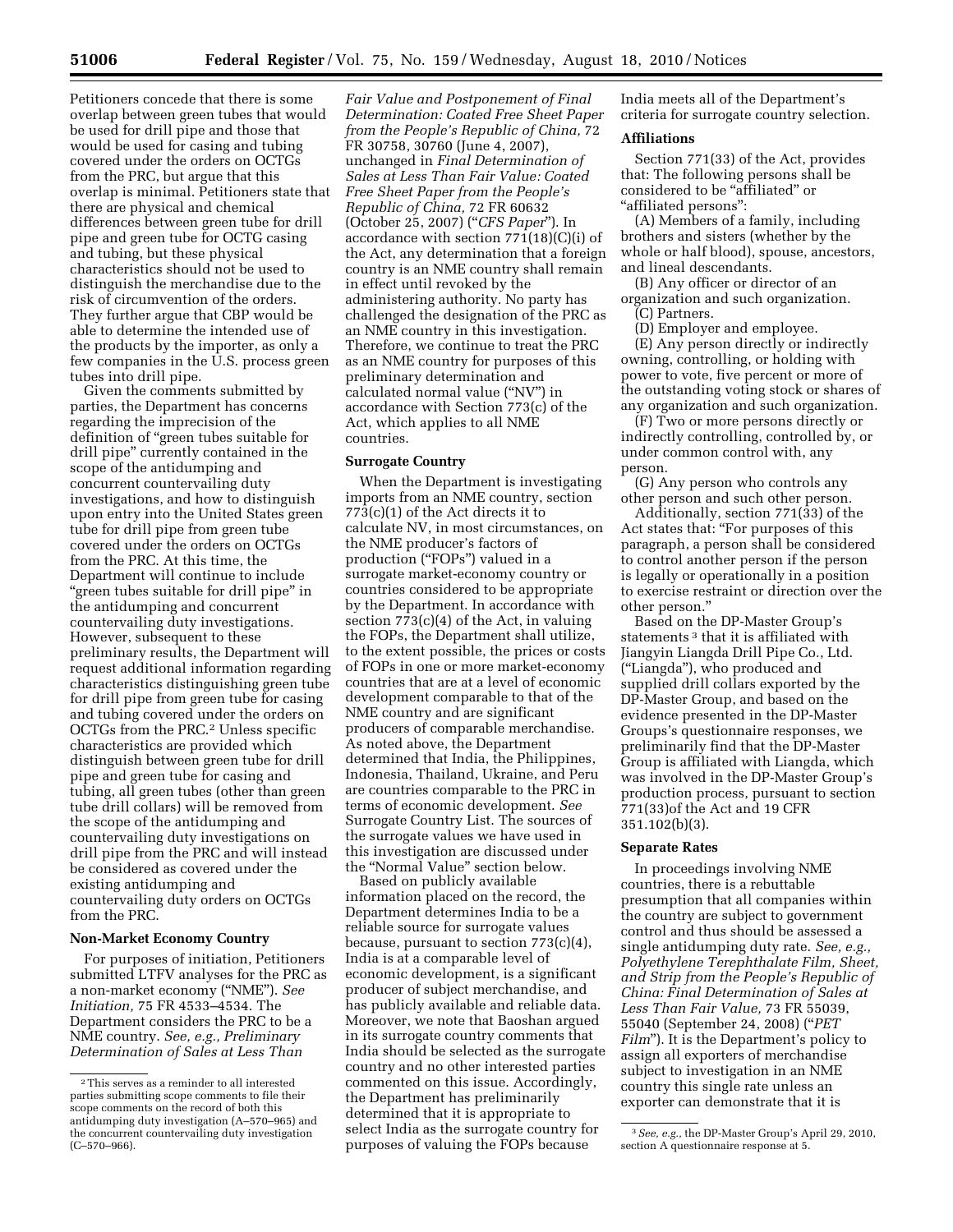sufficiently independent so as to be entitled to a separate rate. *See, e.g., Final Determination of Sales at Less Than Fair Value: Sparklers From the People's Republic of China,* 56 FR 20588 (May 6, 1991) (''*Sparklers*''); *see also, Notice of Final Determination of Sales at Less Than Fair Value: Silicon Carbide From the People's Republic of China,* 59 FR 22585 (May 2, 1994) (''*Silicon Carbide*''), and 19 CFR 351.107(d). However, if the Department determines that a company is wholly foreign-owned or located in a market economy country, then a separate rate analysis is not necessary to determine whether it is independent from government control. *See, e.g., PET Film.* 

In the *Initiation,* the Department notified parties of the application process by which exporters and producers may obtain separate rate status in NME investigations. *See Initiation,* 75 FR at 4534–4535. The process requires exporters and producers to submit a separate-rate status application. The Department's practice is discussed further in *Policy Bulletin 05.1: Separate-Rates Practice and Application of Combination Rates in Antidumping Investigations involving Non-Market Economy Countries,* (April 5, 2005), (''*Policy Bulletin*''), available at *http://ia.ita.doc.gov/policy/bull05– 1.pdf*.4

We have considered whether each PRC company that submitted a complete SRA, or a complete Section A Response as a mandatory respondent, is eligible for a separate rate. Because the Separate Rate Respondents and the three individually-reviewed respondents, the DP-Master Group, Baoshan, and Yida, have all stated that they are either joint ventures between Chinese and foreign companies, or are wholly Chineseowned companies, the Department must analyze whether these companies can demonstrate the absence of both *de jure* 

and *de facto* governmental control over export activities.

## *1. Absence of De Jure Control*

The Department considers the following *de jure* criteria in determining whether an individual company may be granted a separate rate: (1) An absence of restrictive stipulations associated with an individual exporter's business and export licenses; (2) any legislative enactments decentralizing control of companies; and (3) other formal measures by the government decentralizing control of companies. *See Sparklers,* 56 FR at 20589.

The evidence provided by the DP-Master Group, Baoshan, Yida, and the Separate Rate Respondents supports a preliminary finding of *de jure* absence of governmental control based on the following: (1) An absence of restrictive stipulations associated with the individual exporter's business and export licenses; (2) applicable legislative enactments decentralizing control of the companies; and (3) other formal measures by the government decentralizing control of companies, *i.e.,* each company's SRA and/or Section A response, dated March 24, 2010, through May 4, 2010, where each individually-reviewed or separate-rate respondent stated that it had no relationship with any level of the PRC government with respect to ownership, internal management, and business operations.

## *2. Absence of De Facto Control*

Typically the Department considers four factors in evaluating whether each respondent is subject to *de facto*  governmental control of its export functions: (1) Whether the export prices are set by or are subject to the approval of a governmental agency; (2) whether the respondent has authority to negotiate and sign contracts and other agreements; (3) whether the respondent has autonomy from the government in making decisions regarding the selection of management; and (4) whether the respondent retains the proceeds of its export sales and makes independent decisions regarding disposition of profits or financing of losses. *See Silicon Carbide,* 59 FR at 22586–87; *see also, Notice of Final Determination of Sales at Less Than Fair Value: Furfuryl Alcohol From the People's Republic of China,* 60 FR 22544, 22545 (May 8, 1995). The Department has determined that an analysis of *de facto* control is critical in determining whether respondents are, in fact, subject to a degree of governmental control which would

preclude the Department from assigning separate rates.

We determine that, for the individually-reviewed respondents and Separate Rate Repondents, the evidence on the record supports a preliminary finding of *de facto* absence of governmental control based on record statements and supporting documentation showing the following: (1) Each exporter sets its own export prices independent of the government and without the approval of a government authority; (2) each exporter retains the proceeds from its sales and makes independent decisions regarding disposition of profits or financing of losses; (3) each exporter has the authority to negotiate and sign contracts and other agreements; and (4) each exporter has autonomy from the government regarding the selection of management. *See, e.g.,* each company's SRA and/or Section A response, dated March 24, 2010, through May 4, 2010.

The evidence placed on the record of this investigation by the individuallyreviewed respondents and the Separate Rate Respondents demonstrates an absence of *de jure* and *de facto*  government control with respect to each of the exporter's exports of the merchandise under investigation, in accordance with the criteria identified in *Sparklers* and *Silicon Carbide.* As a result, we have preliminarily determined that it is appropriate to grant the Separate Rate Respondents a margin based on the experience of the individually-reviewed respondents. In calculating this margin, for the purposes of this preliminary determination we are excluding any *de minimis* or zero rates or rates based on total adverse facts available (''AFA'').

## **Application of Adverse Facts Available, the PRC-Wide Entity, and PRC-Wide Rate**

We issued our request for Q&V information to the 71 potential Chinese exporters of the merchandise under investigation identified in the petition, in addition to posting the Q&V questionnaire on the Department's website. However, although all exporters/producers were given an opportunity to submit  $Q&\bar{V}$  responses, we only received seven timely filed Q&V responses in response to our request. Therefore, the Department has preliminarily determined that there were exporters/producers of the merchandise under investigation during the POI from the PRC that did not respond to the Department's request for information and that it is appropriate to treat these non-responsive PRC exporters/producers as part of the PRC-

<sup>4</sup>The *Policy Bulletin* states: ''{w}hile continuing the practice of assigning separate rates only to exporters, all separate rates that the Department will now assign in its NME investigations will be specific to those producers that supplied the exporter during the period of investigation. Note, however, that one rate is calculated for the exporter and all of the producers which supplied subject merchandise to it during the period of investigation. This practice applies both to mandatory respondents receiving an individually calculated separate rate as well as the pool of non-investigated firms receiving the weighted-average of the individually calculated rates. This practice is referred to as the application of "combination rates" because such rates apply to specific combinations of exporters and one or more producers. The cashdeposit rate assigned to an exporter will apply only to merchandise both exported by the firm in question and produced by a firm that supplied the exporter during the period of investigation.'' *See Policy Bulletin* at 6.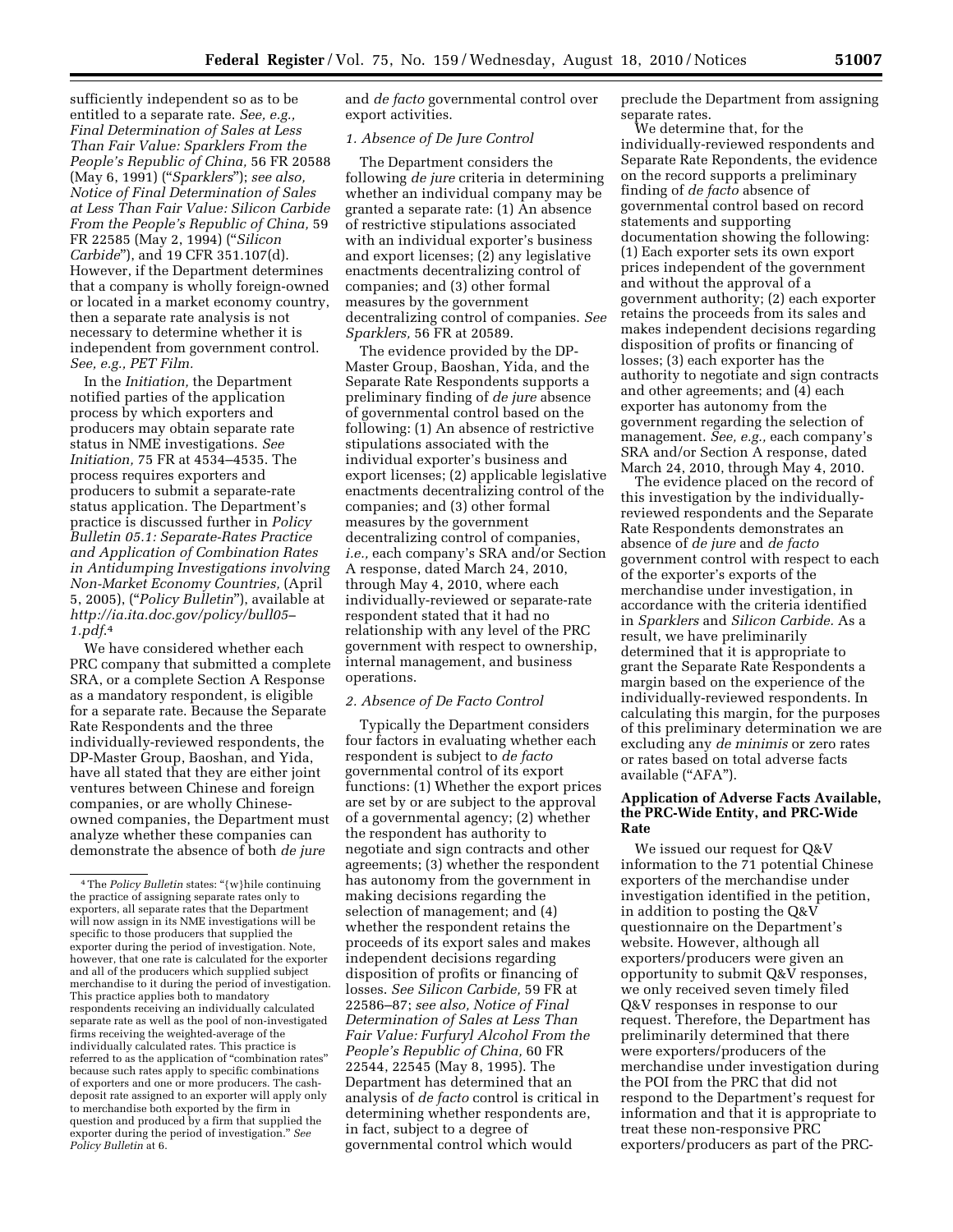wide entity because they did not qualify for a separate rate. *See, e.g., Preliminary Determination of Sales at Less Than Fair Value, Postponement of Final Determination, and Preliminary Partial Determination of Critical Circumstances: Diamond Sawblades and Parts Thereof From the People's Republic of China,* 70 FR 77121, 77128 (December 29, 2005), unchanged in *Final Determination of Sales at Less Than Fair Value and Final Partial Affirmative Determination of Critical Circumstances: Diamond Sawblades and Parts Thereof from the People's Republic of China,* 71 FR 29303 (May 22, 2006).

Section 776(a)(2) of the Act provides that, if an interested party (A) withholds information that has been requested by the Department, (B) fails to provide such information in a timely manner or in the form or manner requested, subject to subsections 782(c)(1) and (e) of the Act, (C) significantly impedes a proceeding under the antidumping statute, or (D) provides such information but the information cannot be verified, the Department shall, subject to subsection 782(d) of the Act, use facts otherwise available ("FA") in reaching the applicable determination.

Because certain potential exporters/ producers of merchandise under investigation did not respond to our questionnaire requesting Q&V information, or the Department's request for more information, we have determined that the PRC-wide entity has withheld information requested by the Department and has failed to provide such information by the deadlines for these submissions. As a result, pursuant to sections  $776(a)(2)(A)$  and  $(B)$  of the Act, we find that the use of FA is appropriate to determine the PRC-wide rate. *See, e.g., Notice of Preliminary Determination of Sales at Less Than Fair Value, Affirmative Preliminary Determination of Critical Circumstances and Postponement of Final Determination: Certain Frozen Fish Fillets from the Socialist Republic of Vietnam,* 68 FR 4986, 4991 (January 31, 2003), unchanged in *Notice of Final Antidumping Duty Determination of Sales at Less Than Fair Value and Affirmative Critical Circumstances: Certain Frozen Fish Fillets from the Socialist Republic of Vietnam,* 68 FR 37116, 37120 (June 23, 2003).

Section 776(b) of the Act provides that, in selecting from among the FA, the Department may employ an adverse inference if an interested party fails to cooperate by not acting to the best of its ability to comply with the agency's requests for information. *See Statement of Administrative Action,* accompanying the Uruguay Round Agreements Act (''URAA''), H.R. Rep. No. 103–316, 870 (1994) (''*SAA*''); *see also Notice of Final Determination of Sales at Less Than Fair Value: Certain Cold-Rolled Flat-Rolled Carbon-Quality Steel Products from the Russian Federation,* 65 FR 5510, 5518 (February 4, 2000). We find that, because the PRC-wide entity did not respond to our requests for information, it has failed to cooperate to the best of its ability. Therefore, the Department preliminarily finds that, in selecting from among the FA, an adverse inference is appropriate.

When employing an adverse inference, section 776(b) of the Act indicates that the Department may rely upon information derived from the petition,, a previous administrative review, or any other information placed on the record. In selecting a rate for AFA, the Department selects a rate that is sufficiently adverse to ensure that the uncooperative party does not obtain a more favorable result by failing to cooperate than if it had fully cooperated. It is the Department's practice to select, as AFA, the higher of the (a) highest margin alleged in the petition, or (b) the highest calculated rate of any respondent in the investigation. *See, e.g., Final Determination of Sales at Less Than Fair Value: Certain Cold-Rolled Carbon Quality Steel Products from the People's Republic of China,* 65 FR 34660 (May 31, 2000) and accompanying Issues and Decision Memorandum at Comment 1. As AFA, we have preliminarily assigned to the PRC-wide entity a rate of 496.69 percent, a rate calculated in the petition which is higher than the highest rate calculated for either of the cooperative respondents. *See Initiation* at 4534. The Department preliminarily determines that this information is the most appropriate from the available sources to effectuate the purposes of AFA.

## **Corroboration**

Section 776(c) of the Act provides that, when the Department relies on secondary information rather than on information obtained in the course of an investigation as FA, it must, to the extent practicable, corroborate that information from independent sources reasonably at its disposal. Secondary information is described as ''information derived from the petition that gave rise to the investigation or review, the final determination concerning merchandise subject to this investigation, or any previous review under section 751 concerning the merchandise subject to

this investigation."<sup>5</sup> To "corroborate" means simply that the Department will satisfy itself that the secondary information to be used has probative value. Independent sources used to corroborate may include, for example, published price lists, official import statistics and customs data, and information obtained from interested parties during the particular investigation. To corroborate secondary information, the Department will, to the extent practicable, examine the reliability and relevance of the information used.6

The AFA rate that the Department used is from the Petition; however, we have updated the labor wage rate used to calculate the Petition rates. The Department's practice is not to recalculate dumping margins provided in petitions, but rather to corroborate the applicable petition rate when applying that rate as adverse facts available. In the instant case, however, the surrogate wage rate used in the Petition was based upon the Department's methodology that the Federal Circuit found unlawful in *Dorbest II.* In light of the Federal Circuit decision to invalidate the wage rate methodology, the Department has adjusted the petition rate using the surrogate value for labor used in this preliminary determination.

Petitioners' methodology for calculating the U.S. price and NV in the Petition is discussed in the *Initiation. See Initiation,* 75 FR at 4533–4534. Based on our examination of information on the record, including examination of the petition export prices and NVs, we find that, for purposes of this investigation, there is not a sufficient basis to consider that certain petition margins have probative value. However, there is a sufficient basis to determine that the petition margin selected does have probative value. In this case, we have selected a margin that is not so much greater than the highest CONNUM-specific margin

6*See Tapered Roller Bearings and Parts Thereof, Finished and Unfinished, from Japan, and Tapered Roller Bearings, Four Inches or Less in Outside Diameter, and Components Thereof, from Japan; Preliminary Results of Antidumping Duty Administrative Reviews and Partial Termination of Administrative Reviews,* 61 FR 57391, 57392 (November 6, 1996), unchanged in *Tapered Roller Bearings and Parts Thereof, Finished and Unfinished, From Japan, and Tapered Roller Bearings, Four Inches or Less in Outside Diameter, and Components Thereof, From Japan; Final Results of Antidumping Duty Administrative Reviews and Termination in Part,* 62 FR 11825 (March 13, 1997).

<sup>5</sup>*See Final Determination of Sales at Less Than Fair Value: Sodium Hexametaphosphate From the People's Republic of China,* 73 FR 6479, 6481 (February 4, 2008), quoting SAA at 870.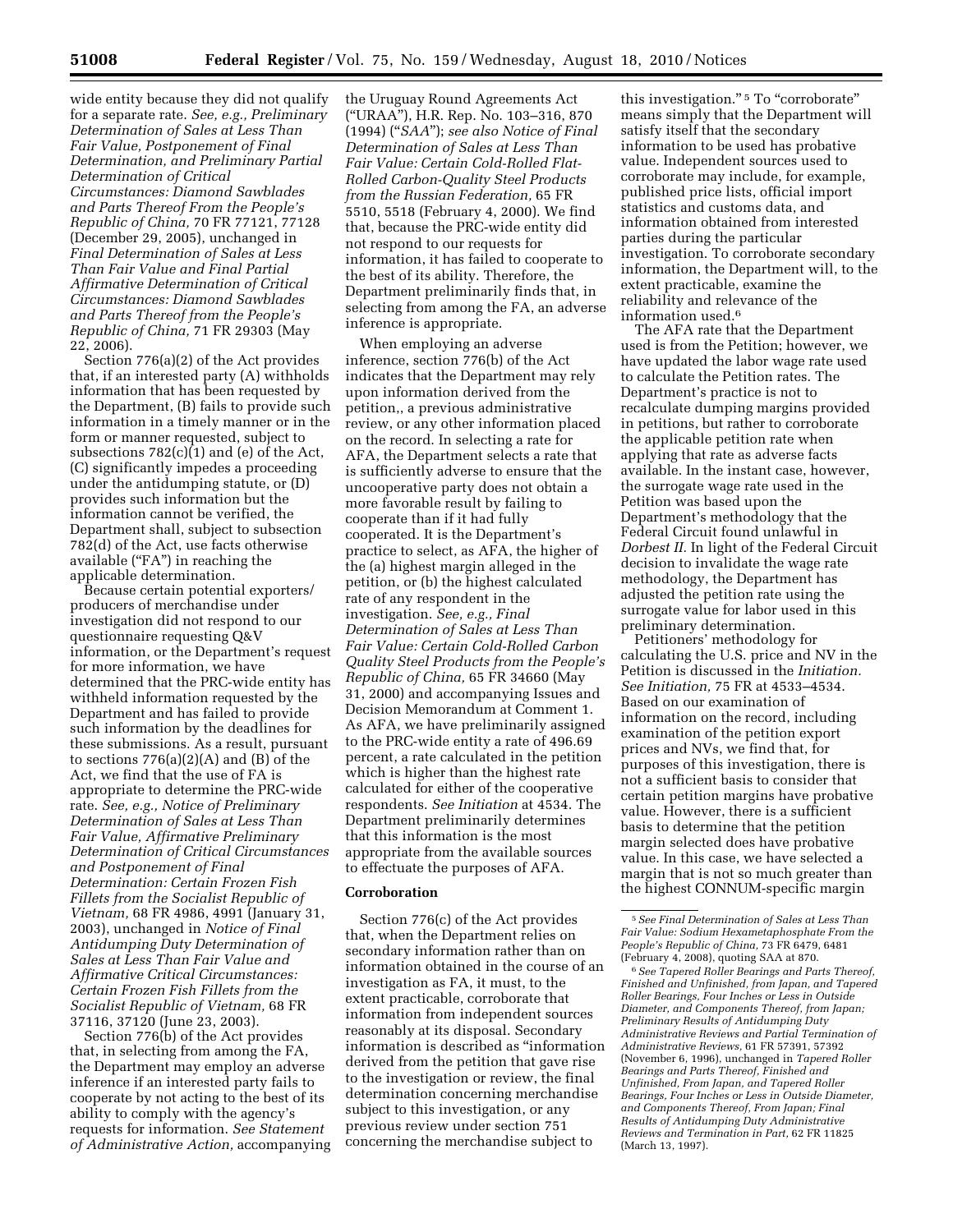calculated for one of the mandatory respondents in this proceeding that it can be considered to not have probative value. This method of selecting an AFA dumping margin is consistent with the recent preliminary and final determinations involving kitchen appliance shelving and racks from the PRC, prestressed concrete steel wire strand from the PRC, and wire decking from the PRC.7

The Department's practice, when selecting an AFA rate from among the possible sources of information, has been to ensure that the margin is sufficiently adverse "as to effectuate the statutory purposes of the adverse facts available rule to induce respondents to provide the Department with complete and accurate information in a timely manner.'' *See Notice of Final Determination of Sales at Less Than Fair Value and Final Negative Critical Circumstances: Carbon and Certain Alloy Steel Wire Rod from Brazil,* 67 FR 55792, 55796 (Aug. 30, 2002); *see* also *Notice of Final Determination of Sales at Less Than Fair Value: Static Random Access Memory Semiconductors From Taiwan,* 63 FR 8909, 8932 (Feb. 23, 1998). As guided by the SAA, the information used as AFA should ensure an uncooperative party does not benefit more by failing to cooperate than if it had cooperated fully. *See* SAA at 870. We conclude that using the DP–Master Group's highest transaction-specific margin as a limited reference point, the highest petition margin that can be corroborated within the meaning of the statute is 429.29 percent, which is sufficiently adverse so as to induce cooperation such that the uncooperative companies do not benefit from their failure to cooperate. Accordingly, we find that the rate of 429.29 percent is corroborated within the meaning of section 776(c) of the Act.

## **Margin for the Separate Rate Companies**

The Department received timely and complete SRAs from the Separate Rate Respondents, who are exporters/ producers of drill pipe from the PRC, and were not selected for individual review in this investigation. Through the evidence in their applications, these companies have demonstrated their

eligibility for a separate rate. *See* the ''Separate Rates'' section above. Consistent with the Department's practice, as the separate rate, we have established a margin for the Separate Rate Respondents based on the rates we calculated for the individually reviewed respondents, excluding any rates that are zero, *de minimis,* or based entirely on AFA.8 The companies receiving this rate are listed in the "Preliminary Determination'' section of this notice.

## **Date of Sale**

Section 351.401(i) of the Department's regulations state that, "{i}n identifying the date of sale of the merchandise under consideration or foreign like product, the Secretary normally will use the date of invoice, as recorded in the exporter or producer's records kept in the normal course of business.'' The Court of International Trade (''CIT'') has noted that a party seeking to establish a date of sale other than invoice date bears the burden of producing sufficient evidence to "satisf{y}" the Department that ''a different date better reflects the date on which the exporter or producer establishes the material terms of sale.'' *See Allied Tube & Conduit Corp. v. United States,* 132 F. Supp. 2d 1087, 1090 (CIT 2001) (quoting 19 CFR 351.401(i)) (''*Allied Tube*''). Additionally, the Secretary may use a date other than the date of invoice if the Secretary is satisfied that a different date better reflects the date on which the exporter or producer establishes the material terms of sale. *See* 19 CFR 351.401(i); *see also Allied Tube,* 132 F. Supp. 2d at 1090–1092. The date of sale is generally the date on which the parties agree upon all substantive terms of the sale. This normally includes the price, quantity, delivery terms and payment terms. *See, e.g., Carbon and Alloy Steel Wire Rod from Trinidad and Tobago: Final Results of Antidumping Duty Administrative Review,* 72 FR 62824 (November 7, 2007) and accompanying Issue and Decision Memorandum at Comment 1; *see also, Notice of Final Determination of Sales at Less Than Fair Value: Certain Cold-Rolled Flat-Rolled Carbon Quality Steel Products from Turkey,* 65 FR 15123 (March 21, 2000) and accompanying Issues and Decision Memorandum at Comment 2.

Baoshan reported that the date of sale was determined by the contract signed between its affiliated importer and its unaffiliated U.S. customer and provided an affidavit from the unaffiliated customer confirming that the contract date was in fact the date of sale, as the material terms of sale were set at that time. Therefore, the Department has preliminarily determined that Baoshan met its burden to establish that contract date, rather than invoice date, should be used as the date of sale. *See, e.g.,*  Baoshan's April 23, 2010, submission.

Yida reported that the date of sale was determined by the date of shipment to its unaffiliated U.S. customer, as there either may be changes to the material terms of sale or cancellations up to that point. In this case, because the Department found no evidence contrary to Yida's claims that shipment date was the appropriate date of sale, the Department has preliminarily determined that Yida met its burden to establish that shipment date, rather than invoice date, should be used as the date of sale. *See, e.g.,* Yida's June 2, 2010, supplemental Section A response at 7.

The DP-Master Group reported that the date of sale was determined by the invoice issued to its unaffiliated U.S. customer. In this case, as the Department found no evidence contrary to the DP-Master Group's claims that invoice date was the appropriate date of sale, the Department used invoice date as the date of sale for this preliminary determination. *See, e.g.,* The DP–Master Group's April 29, 2010, Section A response at 26.

## **Fair Value Comparison**

To determine whether sales of drill pipe to the United States by the DP-Master Group, Baoshan, and Yida were made at less than fair value, we compared the export price (''EP'') or constructed export price ("CEP"), as appropriate, to NV, as described in the ''U.S. Price,'' and ''Normal Value'' sections of this notice.

## **U.S. Price**

## *A. EP*

For the DP-Master Group and Yida, in accordance with section 772(a) of the Act, we based the U.S. price for certain sales on EP because the first sale to an unaffiliated purchaser in the United States was made prior to importation, and the use of CEP was not otherwise warranted. In accordance with section 772(c) of the Act, we calculated EP by deducting the applicable movement expenses and adjustments from the gross unit price. We based these movement expenses on surrogate values

<sup>7</sup>*See Certain Kitchen Appliance Shelving and Racks from the People's Republic of China: Final Determination of Sales at Less than Fair Value,* 74 FR 37012 (July 27, 2009)*; Prestressed Concrete Steel Wire Strand From the People's Republic of China: Final Determination of Sales at Less Than Fair Value,* 75 FR 28560 *(May 21, 2010);* and *Wire Decking from the People's Republic of China: Notice of Preliminary Determination of Sales at Less Than Fair Value and Postponement of Final Determination,* 75 FR 32905 (June 10, 2010).

<sup>8</sup>*See, e.g., Preliminary Determination of Sales at Less Than Fair Value and Partial Affirmative Determination of Critical Circumstances: Certain Polyester Staple Fiber from the People's Republic of China,* 71 FR 77373, 77377 (December 26, 2006) (''PSF''), unchanged in *Final Determination of Sales at Less Than Fair Value and Partial Affirmative Determination of Critical Circumstances: Certain Polyester Staple Fiber from the People's Republic of China,* 72 FR 19690 (April 19, 2007).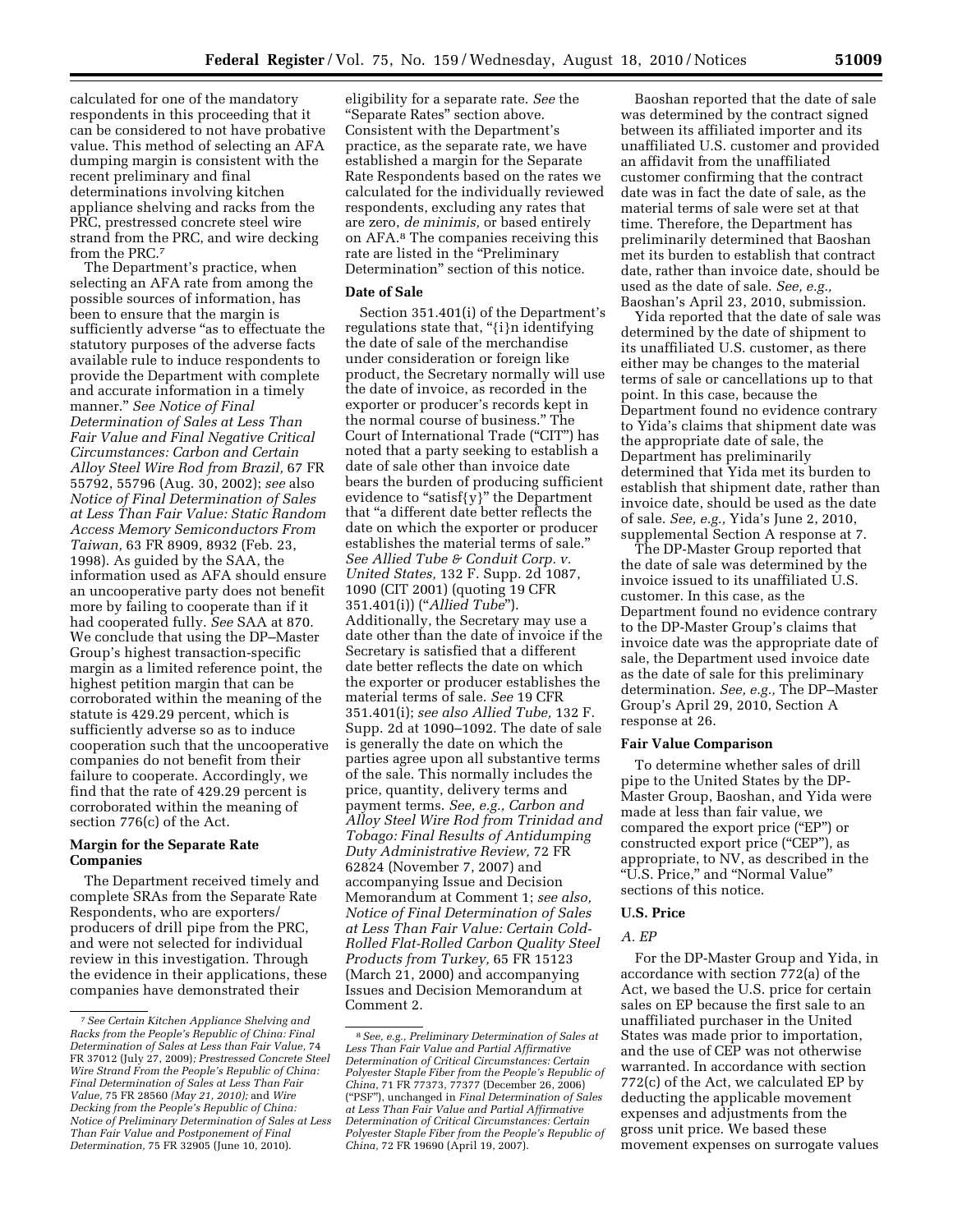where a PRC company provided the service and was paid in Renminbi (''RMB'') (*see* ''Factors of Production'' section below for further discussion). For details regarding our EP calculations, *see* the company-specific preliminary analysis memoranda.

## *B. CEP*

In accordance with section 772(b) of the Act, we based the U.S. price for Baoshan's sales on CEP because the first sale to an unaffiliated customer was made by Baoshan's U.S. affiliate. In accordance with section 772(c)(2)(A) of the Act, we calculated CEP by deducting, where applicable, the following expenses from the gross unit price charged to the first unaffiliated customer in the United States: Foreign movement expenses, international freight, U.S. transportation expenses, and U.S. customs duties. Further, in accordance with section 772(d)(1) of the Act and 19 CFR 351.402(b), where appropriate, we deducted from the starting price the following selling expenses associated with economic activities occurring in the United States: Indirect selling expenses. In addition, pursuant to section 772(d)(3) of the Act, we made an adjustment to the starting price for CEP profit. We based movement expenses on either surrogate values or actual expenses. For details regarding our CEP calculations, and for a complete discussion of the calculation of the U.S. price for Baoshan, *see* the Baoshan Analysis Memo.

## **Normal Value**

Section 773(c)(1) of the Act provides that the Department shall determine NV using a FOP methodology if the merchandise is exported from an NME and the information does not permit the calculation of NV using home-market prices, third-country prices, or constructed value under section 773(a) of the Act. The Department bases NV on FOPs because the presence of government controls on various aspects of NMEs renders price comparisons and the calculation of production costs invalid under the Department's normal methodologies. *See, e.g., Preliminary Determination of Sales at Less Than Fair Value, Affirmative Critical Circumstances, In Part, and Postponement of Final Determination: Certain Lined Paper Products from the People's Republic of China,* 71 FR 19695, 19703 (April 17, 2006) (''*CLPP*'') unchanged in *Notice of Final Determination of Sales at Less Than Fair Value, and Affirmative Critical Circumstances, In Part: Certain Lined Paper Products From the People's* 

*Republic of China,* 71 FR 53079 (September 8, 2006).

In its questionnaire responses, DP-Master indicated that it self-produces certain packing materials used to pack drill pipe, stating that it owned a company that produced thread protectors and pallet racks, Jiangyin Sanliang Petroleum Machinery Co., Ltd. (''SPM''). In response to the Department's request for all valid business licenses held by DP-Master during the POI, DP-Master provided a separate license for SPM. *See* DP-Master's June 3, 2010 submission at Exhibit 4. Because DP-Master indicated that it self-produces its own pallet racks and a portion of its own thread protectors, it reported the FOPs consumed at SPM *in lieu* of reporting the total consumption of thread protectors and pallet racks, or the intermediate inputs, SPM generated. However, the Department requested that DP-Master report its total consumption of thread protectors and pallet racks. *See* DP-Master's June 8, 2010 submission.

We do not find that record evidence sufficiently supports the claim that DP-Master produced its own thread protectors and pallet racks because SPM operates as a distinct legal entity. Pursuant to *19 CFR 351.401(f),* the Department will collapse producers and treat them as a single entity where (1) those producers are affiliated, (2) the producers have production facilities for producing similar or identical products that would not require substantial retooling of either facility in order to restructure manufacturing priorities, and (3) there is a significant potential for manipulation of price or production. For example, the Department did not collapse a respondent with an affiliated input producer when the affiliate did not have the ability to produce or export similar or identical products, and could not produce such products without substantial retooling. *See Certain Frozen Fish Fillets From the Socialist Republic of Vietnam: Final Results of Antidumping Duty Administrative Review and Partial Rescission,* 73 FR 15479 (March 24, 2008) (''*Fish Fillets*'') and accompanying Issues and Decision Memorandum at Comment 5C. As a consequence, when valuing the intermediate input to the merchandise under investigation in its calculation of the NV in *Fish Fillets,* the Department employed a surrogate value, rather than the FOPs used to produce the intermediate input. *See id.* Similarly, because SPM represents a distinct legal entity which is not involved in the production of merchandise under investigation at issue, for this

preliminary determination, we are applying a surrogate value, rather than FOPs, to the amount of thread protectors and pallet racks consumed by DP-Master. Because these calculations are proprietary, *see* Memorandum to the File, through Scot T. Fullerton, Program Manager, Office 9, from Toni Dach, Analyst, ''Investigation of Drill Pipe from the People's Republic of China: DP-Master Manufacturing Co., Ltd.,'' dated concurrently with this notice (''DP-Master Analysis Memo'').

#### **Factor Valuation Methodology**

In accordance with section 773(c) of the Act, we calculated NV based on FOP data reported by the respondents. To calculate NV, we multiplied the reported per-unit factor-consumption rates by publicly available surrogate values. In selecting surrogate values, the Department is tasked with using the best available information on the record. *See*  section 773(c) of the Act. To satisfy this statutory requirement, we compared the quality, specificity, and contemporaneity of the potential surrogate value data. *See, e.g., Fresh Garlic From the People's Republic of China: Final Results of Antidumping Duty New Shipper Review,* 67 FR 72139 (December 4, 2002) and accompanying Issues and Decision Memorandum at Comment 6; and *Final Results of First New Shipper Review and First Antidumping Duty Administrative Review: Certain Preserved Mushrooms From the People's Republic of China,* 66 FR 31204 (June 11, 2001) and accompanying Issues and Decision Memorandum at Comment 5. The Department's practice is to select, to the extent practicable, surrogate values which are: Publicly available; representative of non-export, broad market average values; contemporaneous with the POI; product-specific; and exclusive of taxes and import duties. *See, e.g., Notice of Preliminary Determination of Sales at Less Than Fair Value, Negative Preliminary Determination of Critical Circumstances and Postponement of Final Determination: Certain Frozen and Canned Warmwater Shrimp From the Socialist Republic of Vietnam,* 69 FR 42672, 42682 (July 16, 2004), unchanged in *Final Determination of Sales at Less Than Fair Value: Certain Frozen and Canned Warmwater Shrimp from the Socialist Republic of Vietnam,* 69 FR 71005 (December 8, 2004). As appropriate, we adjusted input prices by including freight costs to make them delivered prices. Specifically, we added to the surrogate values derived from Indian Import Statistics a surrogate freight cost using the shorter of the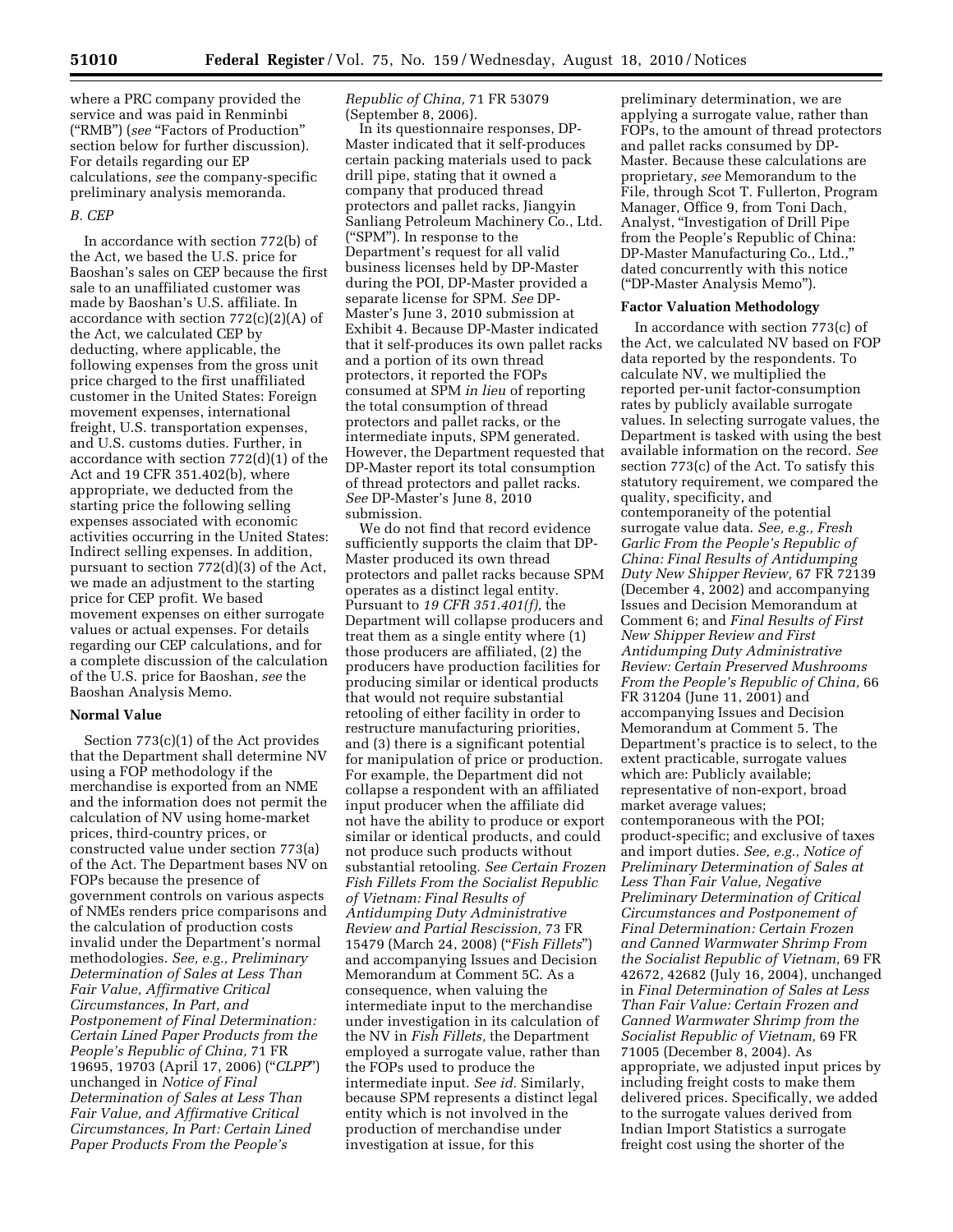reported distance from the domestic supplier to the factory or the distance from the nearest seaport to the factory where appropriate. This adjustment is in accordance with the Court of Appeals for the Federal Circuit's decision in *Sigma Corp.* v. *United States,* 117 F.3d 1401, 1407–08 (Fed. Cir. 1997). For a detailed description of all surrogate values selected in this preliminary determination, *see* Memorandum to the File through Scot Fullerton, Program Manager, Office 9, from Susan Pulongbarit, Analyst, ''Investigation of Drill Pipe from the People's Republic of China: Surrogate Values for the Preliminary Results,'' dated concurrently with this notice (''Surrogate Values Memo'').

For this preliminary determination, we concluded that data from Indian Import Statistics and other publicly available Indian sources constitute the best available information on the record for the surrogate values for respondents' raw materials, packing, by-products, and energy. The record shows that data in the Indian Import Statistics, as well as those from the other publicly available Indian sources, are contemporaneous with the POI, product-specific, tax-exclusive, and represent a broad market average. *See*  Surrogate Values Memo. In those instances where we could not obtain publicly available information contemporaneous with the POI, consistent with our practice, we adjusted the surrogate values using, where appropriate, the Indian Wholesale Price Index (''WPI'') as published in the *International Financial Statistics* of the International Monetary Fund. *See, e.g., PSF,* 71 FR at 77380 and *CLPP,* 71 FR at 19704.

As a consequence of the CAFC's ruling in *Dorbest Limited et al.* v. *United States,* 2009–1257, –1266, CAFC (May 14, 2010), the Department is no longer relying on the regression-based wage rate described in 19 CFR 351.408(c)(3). The Department is continuing to evaluate options for determining labor values in light of the recent CAFC decision. For this preliminary determination, we have calculated an hourly wage rate to use in valuing respondents' reported labor input by averaging earnings and/or wages in countries that are economically comparable to the PRC and that are significant producers of comparable merchandise. For an explanation of the Department's calculation of the surrogate value for labor, *see* the Surrogate Values Memo.

In accordance with the *OTCA 1988*  legislative history, the Department continues to apply its long-standing

practice of disregarding surrogate values if it has a reason to believe or suspect the source data may be subsidized.9 In this regard, the Department has previously found that it is appropriate to disregard such prices from Indonesia, South Korea and Thailand because we have determined that these countries maintain broadly available, nonindustry specific export subsidies.10 Based on the existence of these subsidy programs that were generally available to all exporters and producers in these countries at the time of the POI, the Department finds that it is reasonable to infer that all exporters from Indonesia, South Korea and Thailand may have benefitted from these subsidies.

Additionally, we disregarded prices from NME countries. Finally, imports that were labeled as originating from an ''unspecified'' country were excluded from the average value, because the Department could not be certain that they were not from either an NME country or a country with general export subsidies.

#### **Use of Facts Otherwise Available**

Section 776(a) of the Act mandates that the Department use FA if necessary information is not available on the record of an antidumping proceeding or if an interested party or any other person: (A) Withholds information requested by the Department; (B) fails to provide information by the deadlines for submission or in the form and manner requested, subject to sections 782(c)(1) and (e) of the Act; (C) significantly impedes a proceeding; or (D) provides such information but the information cannot be verified as provided by section 782(i) of the Act.

In this review, the DP-Master Group and Baoshan each reported tolling for certain portions of their production processes. *See, e.g.,* June 1, 2010, DP-Master Group section D questionnaire

response at 5–6; and May 25, 2010, Baoshan section D questionnaire response at 7 and 19. Furthermore, although requested to do so by the Department, the DP-Master Group and Baoshan were unable to obtain the data from the unaffiliated tolling companies (the tollers declined to provide the data), and thus did not report the FOPs consumed by these companies for all tolling processes during the production process, which are necessary to the Department's calculation of NV. Therefore, pursuant to section  $776(a)(2)(B)$  of the Act, we have preliminarily determined that the DP-Master Group and Baoshan failed to provide information relevant to the Department's analysis. Thus, the Department has determined that it is necessary to apply FA to value the tolling processes for which factors were not provided by the DP-Master Group and Baoshan. Although the DP-Master Group and Baoshan were unable to obtain actual FOP data for these tolling processes, both respondents submitted estimated FOPs based on their knowledge of the production process. The Department has reviewed these estimated FOPs and believes them to be a reasonable proxy to account for the processing costs associated with the DP-Master Group's and Baoshan's tolled merchandise sold to the United States during the POI, the Department has preliminarily determined to utilize, as FA, the estimated FOPs for the tolled merchandise provided by the DP-Master Group and Baoshan. *See* DP-Master Analysis Memo and Baoshan Analysis Memo.

## **Verification**

As provided in section 782(i)(1) of the Act, we intend to verify the information upon which we will rely in making our final determination.

## **Combination Rates**

In the *Initiation,* the Department stated that it would calculate combination rates for certain respondents that are eligible for a separate rate in this investigation. *See Initiation,* 75 FR at 4535. This practice is described in the *Policy Bulletin.* 

## **Critical Circumstances**

On June 21, 2010, Petitioners filed a timely critical circumstances allegation, pursuant to 19 CFR 351.206, alleging that critical circumstances exist with respect to imports of the merchandise under investigation. *See* letter from Petitioners, regarding "Allegation of Critical Circumstances,'' dated June 21, 2010 (''Petitioners' Allegation''). Between July 8, 2010, and July 14, 2010,

<sup>9</sup>Omnibus Trade and Competitiveness Act of 1988, Conf. Report to Accompany H.R. 3, H.R. Rep. No. 576, 100th Cong., 2nd Sess. (1988) (''*OTCA 1988*'') at 590.

<sup>10</sup>*See, e.g., Expedited Sunset Review of the Countervailing Duty Order on Carbazole Violet Pigment 23 from India,* 75 FR 13257 (March 19, 2010) and accompanying Issues and Decision Memorandum at pages 4–5; *Expedited Sunset Review of the Countervailing Duty Order on Certain Cut-to-Length Carbon Quality Steel Plate from Indonesia,* 70 FR 45692 (August 8, 2005) and accompanying Issues and Decision Memorandum at page 4; *See Corrosion-Resistant Carbon Steel Flat Products from the Republic of Korea: Final Results of Countervailing Duty Administrative Review,* 74 FR 2512 (January 15, 2009) and accompanying Issues and Decision Memorandum at pages 17, 19–20; *See* Certain Hot-Rolled Carbon Steel Flat Products from Thailand: Final Results of Countervailing Duty Determination, 66 FR 50410 (October 3, 2001) and accompanying Issues and Decision Memorandum at page 23.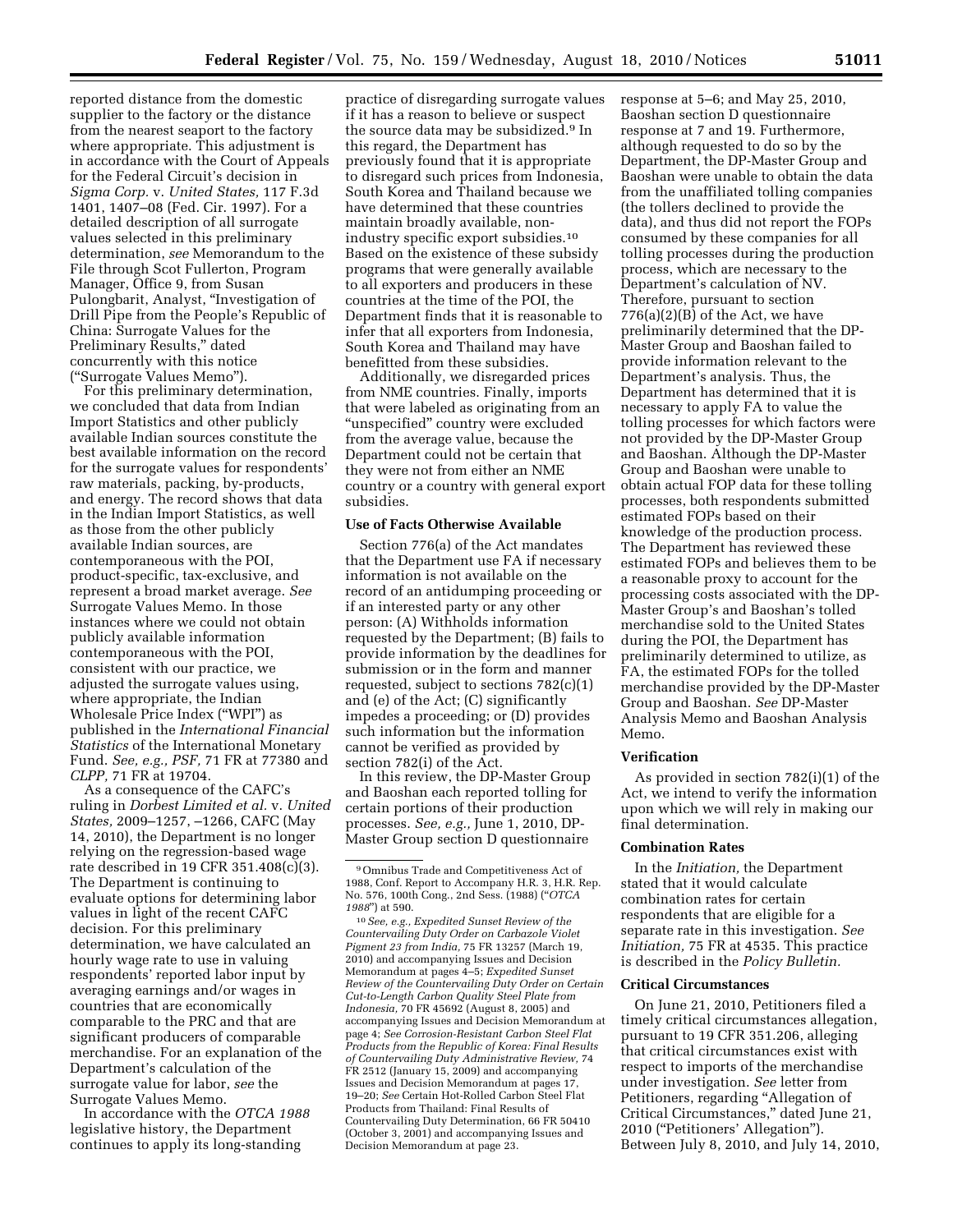the DP-Master Group, Baoshan, and Yida submitted information on its exports from June 2009 through June 2010, as requested by the Department.

In accordance with 19 CFR 351.206(c)(1), when a critical circumstances allegation is filed 30 days or more before the scheduled date of the final determination (as was done in this case), the Department will issue a preliminary finding whether there is a reasonable basis to believe or suspect that critical circumstances exist. Because the critical circumstances allegation in this case was submitted 20 days or more before the date of the preliminary determination, the Department will issue its preliminary findings of critical circumstances not later than the date of the preliminary determination. *See* 19 CFR 351.206(c)(2)(i).

## **Legal Framework**

Section 733(e)(1) of the Act provides that the Department, upon receipt of a timely allegation of critical circumstances, will determine whether there is a reasonable basis to believe or suspect that: (A)(i) There is a history of dumping and material injury by reason of dumped imports in the United States or elsewhere of the subject merchandise, or (ii) the person by whom, or for whose account, the merchandise was imported knew or should have known that the exporter was selling the subject merchandise at less than its fair value and that there was likely to be material injury by reason of such sales; and, (B) there have been massive imports of the subject merchandise over a relatively short period.

Further, 19 CFR 351.206(h)(1) provides that, in determining whether imports of the merchandise under investigation have been "massive," the Department normally will examine: (i) The volume and value of the imports; (ii) seasonal trends; and (iii) the share of domestic consumption accounted for by the imports. In addition, 19 CFR  $351.206(h)(2)$  provides that, "{i}n general, unless the imports during the 'relatively short period' \* \* \* have increased by at least 15 percent over the imports during an immediately preceding period of comparable duration, the Secretary will not consider the imports massive.'' 19 CFR 351.206(i) defines ''relatively short period'' generally as the period starting on the date the proceeding begins (*i.e.,* the date the petition is filed) and ending at least three months later. This section of the Regulations further provides that, if the Department ''finds that importers, or exporters or producers, had reason to believe, at some time prior to the

beginning of the proceeding, that a proceeding was likely,'' then the Department may consider a period of not less than three months from that earlier time. *See* 19 CFR 351.206(i).

## **Allegation**

In their allegation, Petitioners contend that there is a history of dumping of the merchandise under investigation, as indicated by a European Union finding of dumping and injury, resulting in the imposition of a definitive antidumping duty. *See Certain Seamless Pipes and Tubes, including Drill Pipe, of Iron or Steel Originating in the People's Republic of China,* Council Regulation (EC) No. 926/2009, OJ L 269/19 (October 6, 2009). Petitioners also contend that, based on the dumping margins assigned by the Department in the *Initiation,*  importers knew or should have known that the merchandise under investigation was being sold at LTFV. Petitioners further included import statistics for the eight HTSUS subheadings most specific to drill pipe provided in the scope of this investigation for the period October 2009 through March 2010.

## **Analysis**

In determining whether the above statutory criteria have been satisfied in this case, we examined: (1) The evidence presented in Petitioners' Allegation and (2) evidence obtained since the initiation of this investigation.

#### *History of Dumping*

In determining whether a history of dumping and material injury exists, the Department generally has considered current or previous antidumping duty orders on the merchandise under investigation from the country in question in the United States and current orders in any other country.11 In their allegation, Petitioners attached a copy of a European Union antidumping duty order that includes drill pipe. Therefore, the Department finds that there is a history of injurious dumping of the merchandise under investigation from the PRC pursuant to section 733(e)(1)(A)(i) of the Act. As such, an analysis pursuant to 733(e)(1)(A)(ii) of

the Act, of whether the importer knew or should have known of dumping and likely injury, is not necessary.

*Massive Imports Over a Relatively Short Period* 

Pursuant to 19 CFR 351.206(h)(2), the Department will not consider imports to be massive unless imports in the comparison period have increased by at least 15 percent over imports in the base period. The Department normally considers a ''relatively short period'' as the period beginning on the date the proceeding begins and ending at least three months later. *See* 19 CFR 351.206(i). For this reason, the Department normally compares the import volumes of the merchandise under investigation for at least three months immediately preceding the filing of the petition (*i.e.*, the "base period'') to a comparable period of at least three months following the filing of the petition (*i.e.,* the ''comparison period''). *See id.* 

In their allegation, Petitioners noted that they filed the petition on December 31, 2009. Petitioners included in their allegation U.S. import data, which used a three-month base period (October 2009 through December 2009) and a three-month comparison period (January 2010 through March 2010) in showing whether imports were massive. The Department, however, has used a six-month base and comparison period in its analysis, the maximum amount of data which could be collected.12

The Department agrees with Petitioners that importers, exporters, or producers had knowledge of an antidumping duty investigation at the date the petition was filed (*i.e.,*  December 31, 2009). Therefore, December falls within the base period. We note that the DP–Master Group has submitted information attempting to show that importers, exporters and producers had reason to believe that an antidumping proceeding was likely at an earlier date, June 2009. The DP-Master Group submitted a declaration from the partner and owner of a company involved with drill pipe, drill collar, and other drilling equipment. *See*  the DP–Master Group's July 12, 2010, letter in response to the Department's request for shipment data. The declaration references conversations that this individual had with others in the industry regarding fundraising in order to pay for antidumping and countervailing duty investigations.

<sup>11</sup>*See, e.g., Certain Oil Country Tubular Goods From the People's Republic of China: Notice of Preliminary Determination of Sales at Less Than Fair Value, Affirmative Preliminary Determination of Critical Circumstances and Postponement of Final Determination,* 74 FR 59117, 59119 (November 17, 2009) (''*OCTG Prelim*''), unchanged in *Certain Oil Country Tubular Goods from the People's Republic of China: Final Determination of Sales at Less Than Fair Value, Affirmative Final Determination of Critical Circumstances and Final Determination of Targeted Dumping,* 75 FR 20335 (April 19, 2010).

<sup>12</sup>*See, e.g., Final Determination of Sales at Less Than Fair Value and Partial Affirmative Determination of Critical Circumstances: Certain Polyester Staple Fiber from the People's Republic of China,* 72 FR 19690, 19692 (April 19, 2007).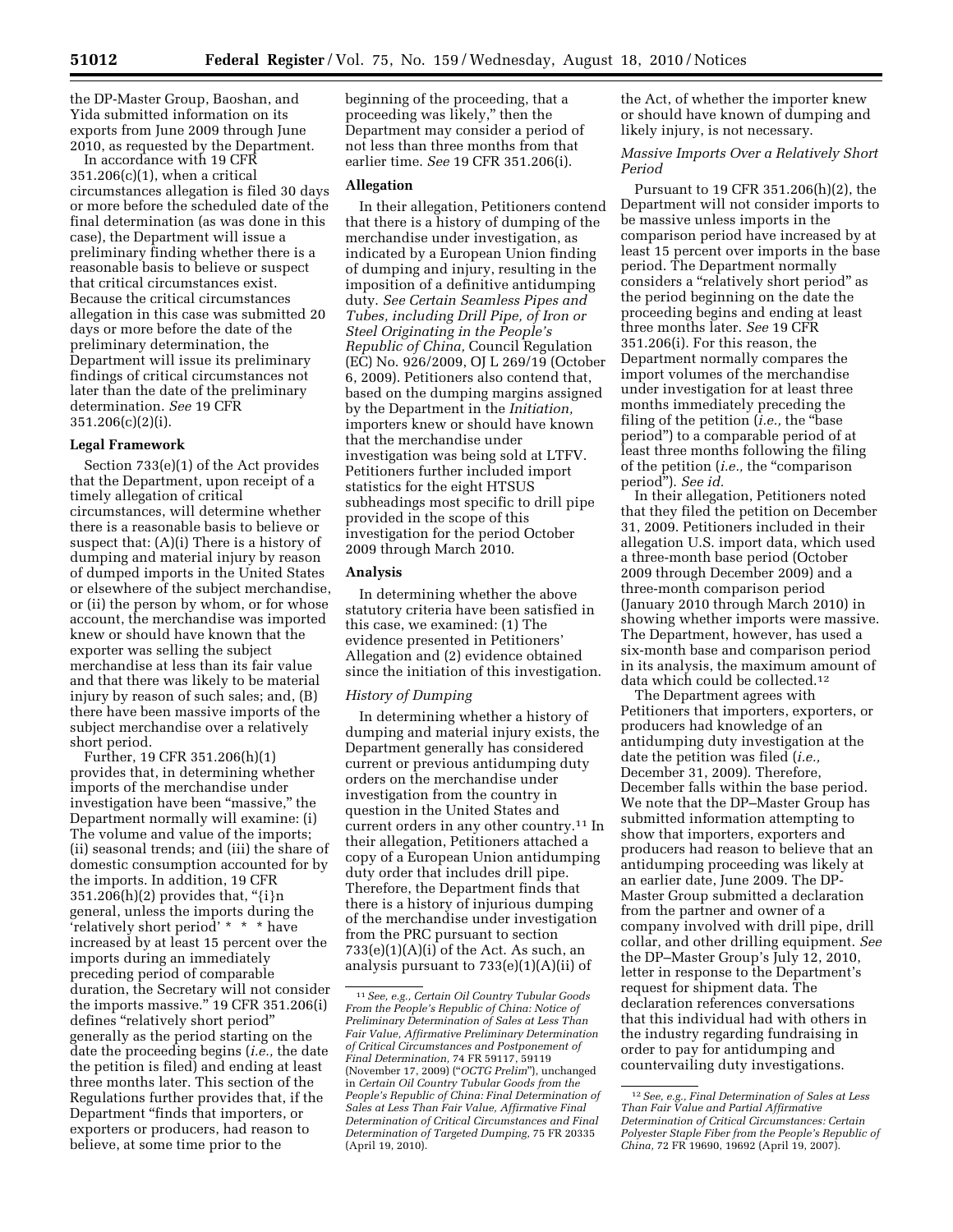Although in prior proceedings the Department has found that an earlier knowledge date should apply, because importers, producers and exporters had reason to believe that a proceeding was likely prior to a petition being filed,<sup>13</sup> the evidence put forth by the DP–Master Group in this case does not rise to the level of that provided in those other cases, which included specific, widely available publications. The single declaration submitted by the DP–Master Group, unlike the information the Department has relied on in other cases,14 is speculative in that it centered on fundraising which might result in a case and does not demonstrate that any action was taken by the DP–Master Group during this alleged early knowledge date. In fact, as described below, the record shows the contrary massive increases in shipments to the United States after the petition was filed. Therefore, we find that the DP– Master Group has not demonstrated that importers, exporters, or producers, had reason to believe, at some time prior to the filing of the petition that a proceeding covering drill pipe from the PRC was likely.

A. The DP-Master Group, Baoshan, and Yida

The Department requested monthly shipment information from the three individually reviewed respondents in

14*See, e.g., Notice of Final Determination of Sales at Less Than Fair Value: Certain Frozen and Canned Warmwater Shrimp From the People's Republic of China,* 69 FR 70997 (December 8, 2004) at Comment 7A. *See also Notice of Preliminary Determination of Sales at Less Than Fair Value, Affirmative Preliminary Determination of Critical Circumstances and Postponement of Final Determination: Certain Frozen Fish Fillets From the Socialist Republic of Vietnam,* 68 FR 4986 (January 31, 2003), unchanged in the final determination, *Notice of Final Antidumping Duty Determination of Sales at Less Than Fair Value and Affirmative Critical Circumstances: Certain Frozen Fish Fillets from the Socialist Republic of Vietnam,* 68 FR 37116 (June 23, 2003).

this investigation. We determine that, based on six-month base and comparison periods (July 2009– December 2009, and January 2010–June 2010), imports from the DP–Master Group were massive, while those from Baoshan and Yida were not. Specifically, the DP–Master Group's data show an increase of greater than 15 percent of drill pipe from the PRC from the base to the comparison period, while the data from Baoshan and Yida do not.15 Thus, pursuant to 19 CFR 351.206(h), we determine that this increase, being greater than 15 percent, shows that imports in the comparison period were massive for the DP–Master Group.

B. Separate Rate Applicants

As noted above, we used six-month base and comparison periods for the individually investigated companies. Because it has been the Department's practice to conduct its massive imports analysis of separate rate companies based on the experience of investigated companies,16 we did not request monthly shipment information from the separate rate applicants. The Department has relied upon import data from the three individually investigated companies in determining whether there have been massive imports for the separate rate companies. Accordingly, based on the weighted-average of these data, we find that imports in the postpetition period were massive for those companies because the weightedaverage increase in volume is greater than 15 percent when comparing the base period to the comparison period. *See* Critical Circumstances Memo. Thus, pursuant to 19 CFR 351.206(h), we determine that this increase, being greater than 15 percent, shows that imports in the comparison period were massive for the separate rate companies.

## C. PRC-Wide Entity

Because the PRC-wide entity did not cooperate with the Department by not responding to the Department's antidumping questionnaire, we were unable to obtain shipment data from the PRC-wide entity for purposes of our critical circumstances analysis, and thus there is no verifiable information on the record with respect to its export volumes.

Section 776(a)(2) of the Act provides that, if an interested party or any other

person (A) withholds information that has been requested by the administering authority or the Commission under this title, (B) fails to provide such information by the deadlines for submission of the information or in the form and manner requested, subject to subsections (c)(1) and (e) of section 782 of the Act, (C) significantly impedes a proceeding under the Act, or (D) provides such information but the information cannot be verified as provided in section 782(i) of the Act, the Department shall, subject to section 782(d) of the Act, use the FA in reaching the applicable determination under this title.

Furthermore, section 776(b) of the Act provides that, if a party has failed to act to the best of its ability, the Department may apply an adverse inference. The PRC-wide entity did not respond to the Department's request for information. Thus, we are using FA, in accordance with section 776(a) of the Act, and, pursuant to section 776(b) of the Act, we also find that AFA is warranted because the PRC-wide entity has not acted to the best of its ability in not responding to the request for information. Accordingly, as AFA we preliminarily find that there were massive imports of merchandise from the PRC-wide entity.17

## **Preliminary Critical Circumstances Determination**

Record evidence indicates that there is a history of dumping causing material injury. In addition, record evidence indicates that the DP–Master Group, the separate rate applicants, and the PRCwide entity had massive imports during a relatively short period. Therefore, in accordance with section 733(e)(1) of the Act, we preliminarily find that there is a reasonable basis to believe or suspect that critical circumstances exist for imports of the merchandise under investigation from the DP–Master Group, the separate rate applicants and the PRC-wide entity in this antidumping duty investigation.

## **Preliminary Determination**

Preliminary weighted-average dumping margins are as follows:

| Exporter                             | Producer                             | Weighted-<br>Average<br>margin |
|--------------------------------------|--------------------------------------|--------------------------------|
| DP-Master<br>Group.                  | DP-Master<br>Group.                  | 206.00                         |
| Baoshan Iron<br>& Steel Co.,<br>ht I | Baoshan Iron<br>& Steel Co.,<br>ht I | 7.64                           |

<sup>13</sup> *See, e.g., Notice of Final Antidumping Duty Determination of Sales at Less Than Fair Value and Affirmative Critical Circumstances: Certain Frozen Fish Fillets from the Socialist Republic of Vietnam,*  68 FR 37116 (June 23, 2003), and accompanying Issues and Decision Memorandum at Comment 7 (finding reason to believe a case was likely based upon widely disseminated newspaper articles stating: "America's catfish industry, stung by dropping prices triggered by a flood of cheaper fish from Vietnam, is gearing up for a possible antidumping campaign'' and ''Vietnamese seafood exporters are entering a new war on the U.S. market, as American rivals are lobbying on an antidumping taxation''); and *Notice of Final Determination of Sales at Less Than Fair Value: Carbon and Certain Alloy Steel Wire Rod From Germany,* 67 FR 55802 (August 30, 2002), and accompanying Issues and Decision Memorandum at Comment 6 (finding reason to believe a case was likely based upon trade publication which ''alerted steel wire rod importers, exporters, and producers the proceedings concerning the subject merchandise were likely in a number of countries'').

<sup>15</sup>*See* Memo to The File, from Matthew Renkey, Senior Analyst, through Scot T. Fullerton, Program Manager, regarding ''Investigation of Drill Pipe form the People's Republic of China: Critical Circumstances Analysis,'' dated concurrently with this notice (''Critical Circumstances Memo''). 16*See, e.g., OCTG,* 74 FR at 59121. 17*See OCTG,* 74 FR at 59121.